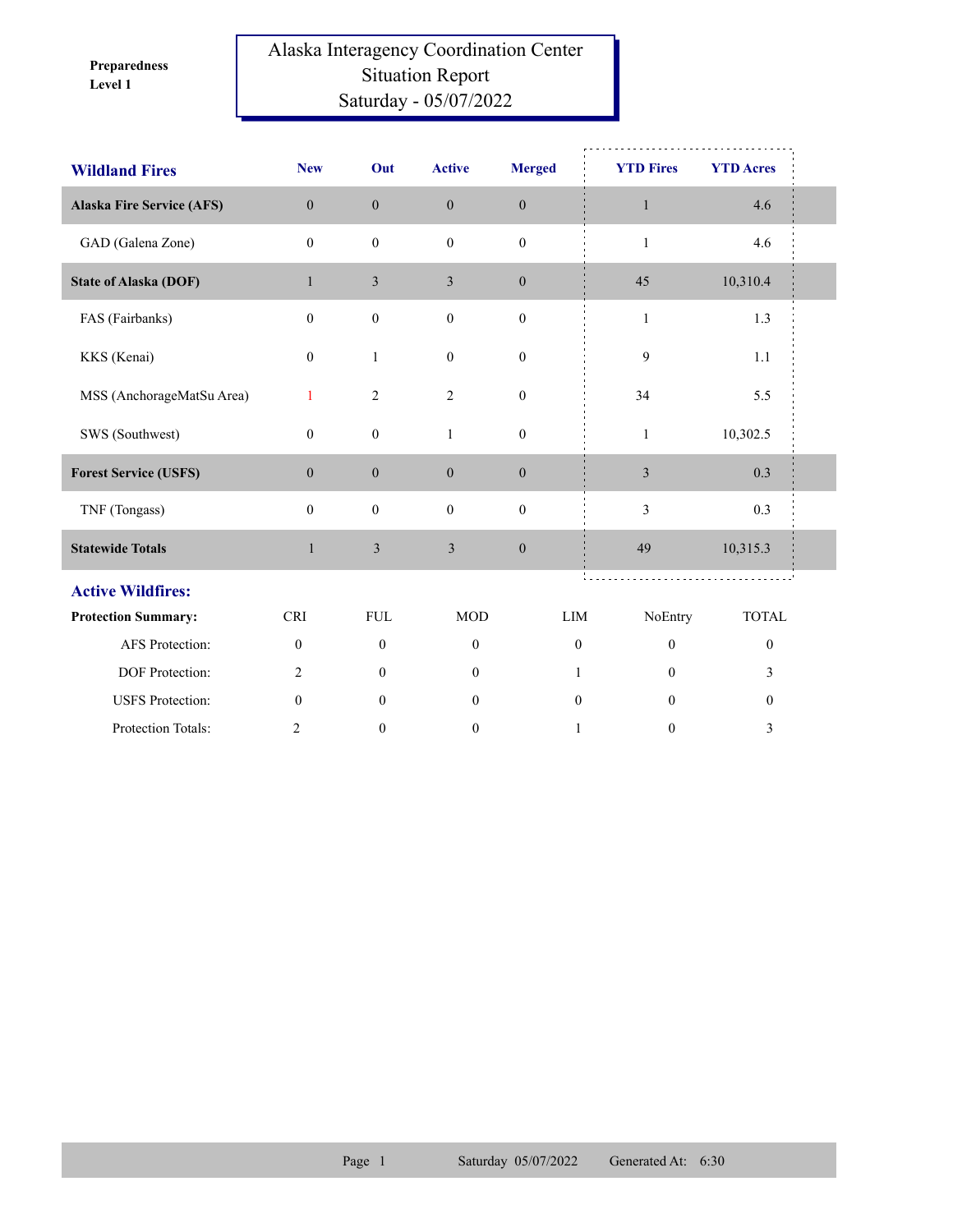## **Active Fires Status Summary**

|                         | Staffed           |                     | Unstaffed         |                     |  |  |
|-------------------------|-------------------|---------------------|-------------------|---------------------|--|--|
|                         | Contained $(S/C)$ | Uncontained $(S/U)$ | Contained $(U/C)$ | Uncontained $(U/U)$ |  |  |
| AFS Protection:         |                   |                     |                   |                     |  |  |
| <b>DOF</b> Protection:  |                   |                     |                   |                     |  |  |
| <b>USFS</b> Protection: |                   |                     |                   |                     |  |  |
| Status Totals:          |                   |                     |                   |                     |  |  |

| <b>Active Fires Acreage Summary</b> |                       |                |  |  |  |  |  |
|-------------------------------------|-----------------------|----------------|--|--|--|--|--|
|                                     | Acres                 | Acreage Change |  |  |  |  |  |
| New                                 | 0.1                   |                |  |  |  |  |  |
| 2 Monitor                           | 10,302.8              | 610.0          |  |  |  |  |  |
| 3 Out                               | 0.3                   | 0.0            |  |  |  |  |  |
| 3 Prescribed                        | 80.9                  | 63.9           |  |  |  |  |  |
| 9 Fires                             | Total Acres: 10,384.1 |                |  |  |  |  |  |

## **Prescribed Fires**

|                                 | <b>YTD</b> Fires | <b>YTD</b> Acres | New | Active | Out Yesterday |
|---------------------------------|------------------|------------------|-----|--------|---------------|
| Military                        |                  | 62.9             |     |        |               |
| National Park Service           |                  | 0.1              |     |        |               |
| State of Alaska                 |                  | 5.1              |     |        |               |
| U.S. Forest Service             |                  | 18.0             |     |        |               |
| <b>Fuels Management Totals:</b> |                  | 86.1             |     |        |               |

## **Cause Summary For All Fires (Includes Merged Fires But Not Prescribed Fires)**

|        | Human: 44       | 12.2 Acres     |
|--------|-----------------|----------------|
|        | Undetermined: 5 | 10,303.1 Acres |
| Total: | 49              | 10,315.3 Acres |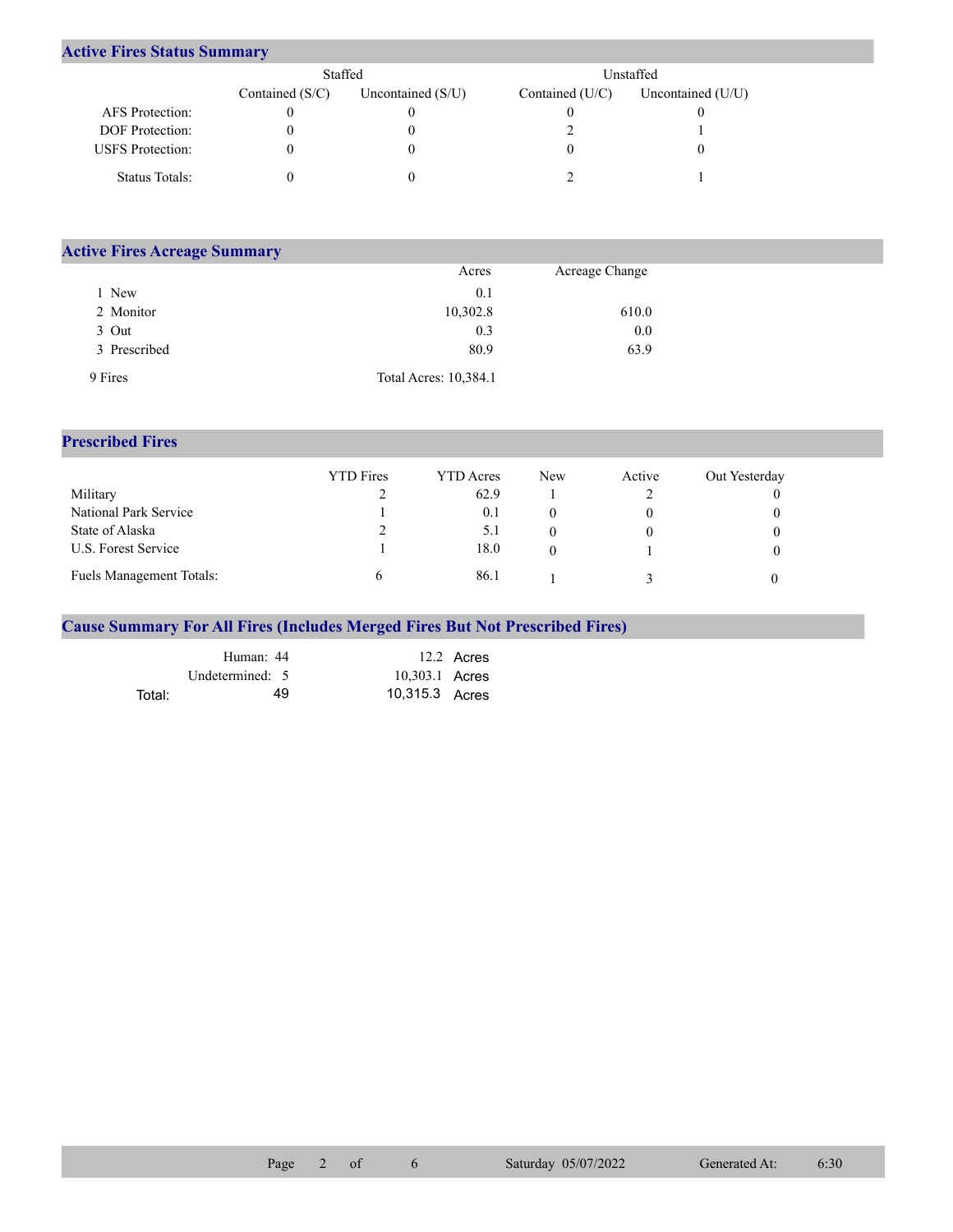| <b>New</b>               | Count: 1            | Acres: $0.1$  |                      |                          |                  |  |
|--------------------------|---------------------|---------------|----------------------|--------------------------|------------------|--|
| Daily Report From: 05/06 |                     |               |                      | $0.1$ Acreage On $05/06$ |                  |  |
| PL5E                     | Lat: 61 37.2367     | Status: $U/C$ | Acres: $0.1$         |                          | Option: Critical |  |
| 201053                   | Lon: $149\,26.2083$ |               | Start Date: $05/06$  | Area: MSS                |                  |  |
|                          | Owner: Private      | Unit:         | <b>AKPRI-Private</b> |                          |                  |  |
| 053                      | Name: Lucille       |               |                      |                          | Cause: Human     |  |

MATCOM reported a brush fire, requesting Forestry. Forestry responded with two engines and Prevention. The fire was suppressed, contained and controlled.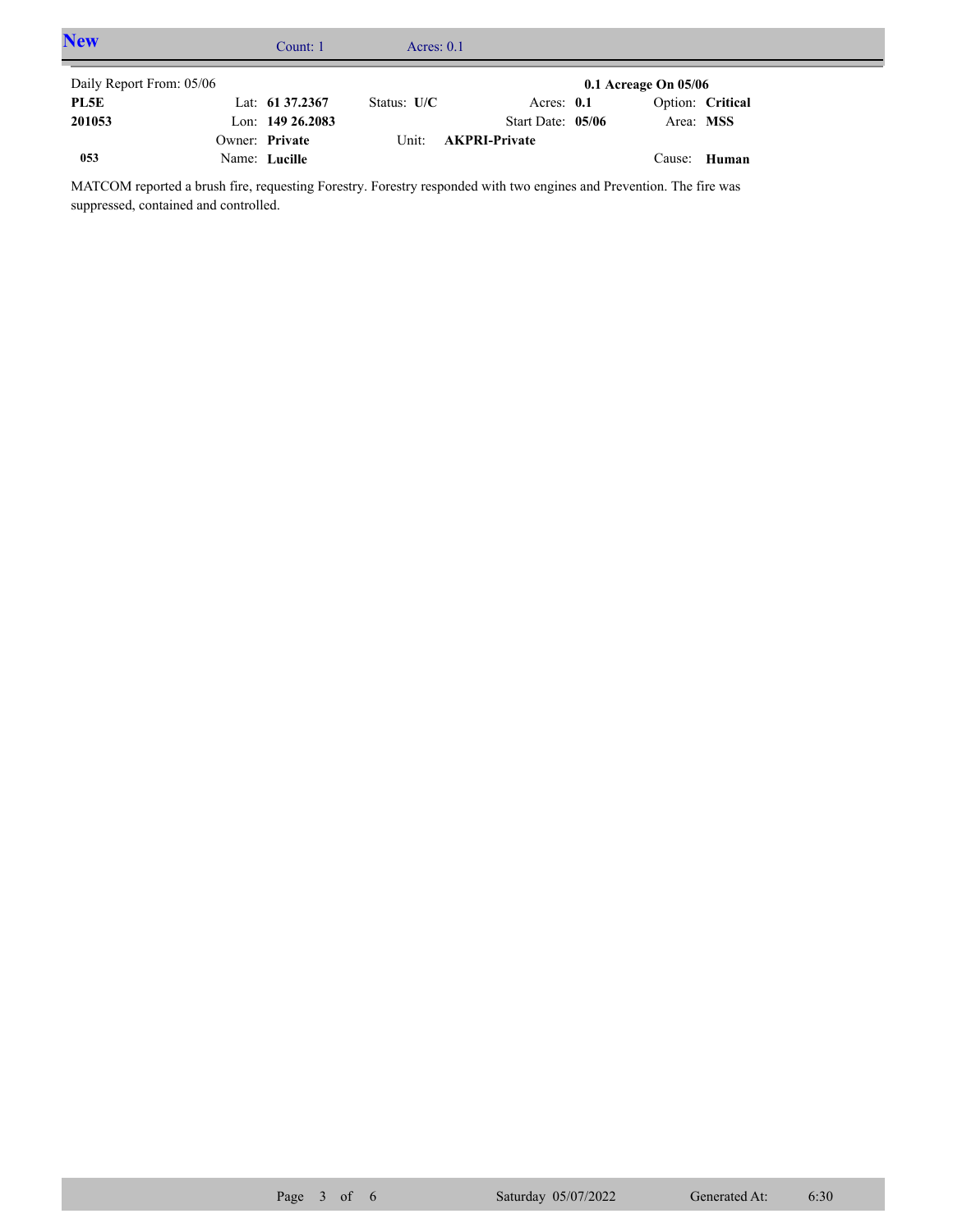| <b>Monitor</b><br>Count: 2 | Acres: 10,302.8 | Acreage Change: 610.0 |  |
|----------------------------|-----------------|-----------------------|--|
|----------------------------|-----------------|-----------------------|--|

**These fires are currently in monitor status. Monitoring schedules are based on defined timeframes, but are dependent on available resources, and weather conditions. When monitoring occurs, information will be updated.**

| Last Report: $05/05$ |                    |               |                                                   |                 | 0.3 Acreage On 05/05 |                                  |
|----------------------|--------------------|---------------|---------------------------------------------------|-----------------|----------------------|----------------------------------|
| PL3G                 | Lat: $61\,36.1750$ | Status: $U/C$ | Acres: $0.3$                                      |                 |                      | Option: Critical                 |
| 201051               | Lon: 149 19.6283   |               | Start Date: 05/05                                 |                 |                      | Area: MSS                        |
|                      | Owner: Private     | Unit:         | <b>AKPRI-Private</b>                              |                 |                      |                                  |
| 051                  | Name: Cottonwood   |               |                                                   |                 |                      | Cause: Human                     |
| Last Report: $04/26$ |                    |               |                                                   |                 |                      | 609.7 Acreage Change Since 04/23 |
| PKS1                 | Lat: $60\,32.1500$ | Status: U/U   |                                                   | Acres: 10,302.5 |                      | Option: Limited                  |
| 204012               | Lon: $16054.7500$  |               | Start Date: 04/16                                 |                 |                      | Area: SWS                        |
| <b>PNPKS1</b>        | Owner: USFWS       | Unit:         | <b>AKYDR-Yukon Delta National Wildlife Refuge</b> |                 |                      |                                  |
| 012                  | Name: Kwethluk     |               |                                                   |                 | Cause:               | Undetermined                     |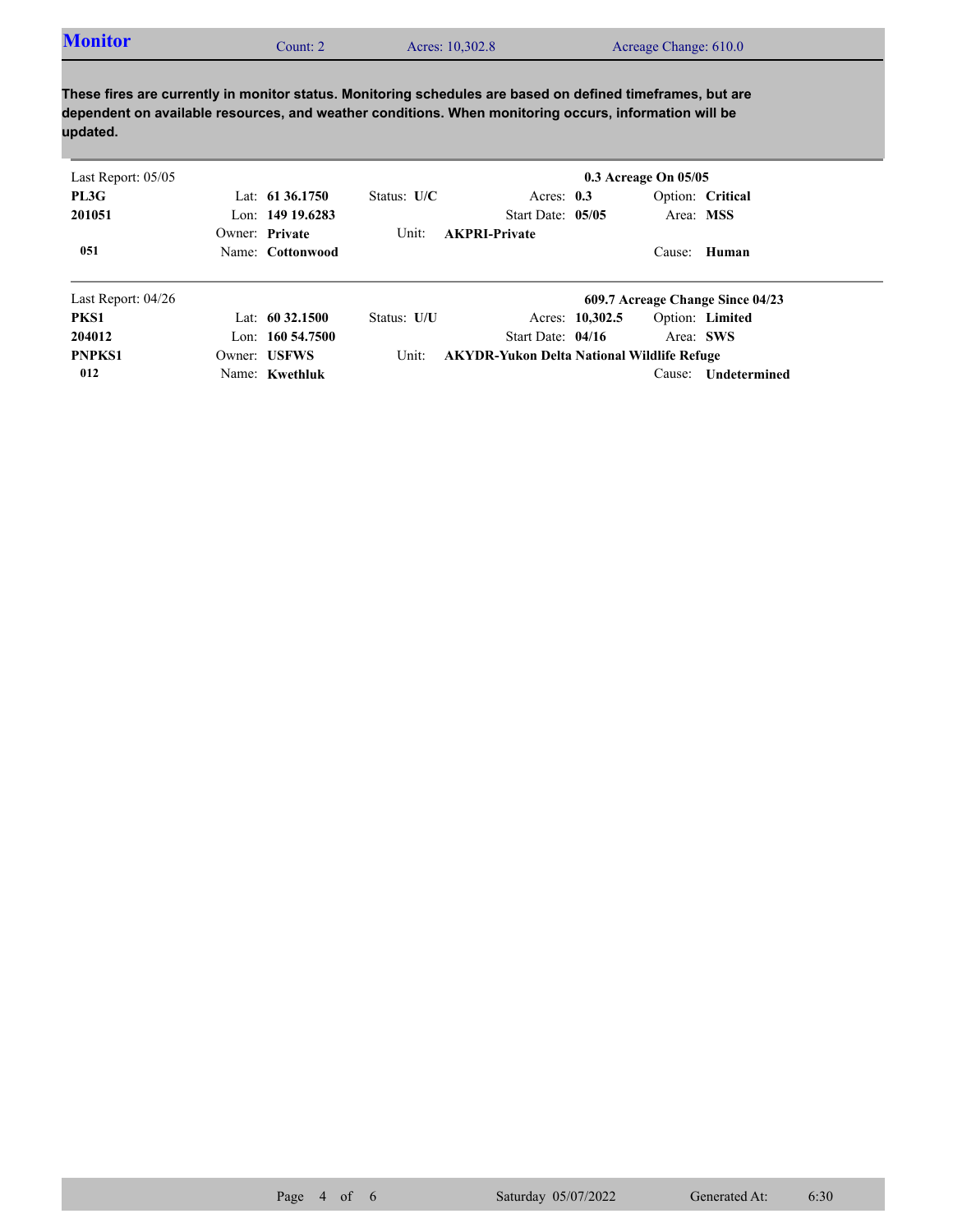| Out                                                                  |              | Count: 3           | Acres: $0.3$      |                                                         |  |                               | Acreage Change: 0.0 |  |
|----------------------------------------------------------------------|--------------|--------------------|-------------------|---------------------------------------------------------|--|-------------------------------|---------------------|--|
| Daily Report From: 05/06                                             |              |                    |                   |                                                         |  | No Acreage Change Since 05/04 |                     |  |
| PL1R                                                                 |              | Lat: 61 36,7733    | Status: Out 05/06 | Acres: 0.1                                              |  |                               | Option: Critical    |  |
| 201049                                                               |              | Lon: $14902.8200$  |                   | Start Date: 05/04                                       |  | Area: MSS                     |                     |  |
|                                                                      | Owner: State |                    | Unit:             | <b>AKDTS-AK Dept. Transportation</b>                    |  |                               |                     |  |
| 049                                                                  |              | Name: Huntley Fire |                   |                                                         |  | Cause:                        | Human               |  |
| 1 Engine checked the fire, no heat or smoke found. Calling fire out. |              |                    |                   |                                                         |  |                               |                     |  |
| Daily Report From: 05/06                                             |              |                    |                   |                                                         |  | No Acreage Change Since 05/02 |                     |  |
|                                                                      |              | Lat: $61\,36.3870$ | Status: Out 05/06 | Acres: 0.1                                              |  |                               | Option: Critical    |  |
| 201043                                                               |              | Lon: $14926.7150$  |                   | Start Date: 05/02                                       |  | Area: MSS                     |                     |  |
|                                                                      |              | Owner: Private     | Unit:             | <b>AKPRI-Private</b>                                    |  |                               |                     |  |
| 043                                                                  |              | Name: Mulchatna    |                   |                                                         |  | Cause:                        | Undetermined        |  |
| Personnel walked the fire, no heat found. Calling fire out.          |              |                    |                   |                                                         |  |                               |                     |  |
| Daily Report From: 05/06                                             |              |                    |                   |                                                         |  | No Acreage Change Since 05/01 |                     |  |
| PLL9                                                                 |              | Lat: $6027.6083$   | Status: Out 05/06 | Acres: $0.1$                                            |  | Option: Full                  |                     |  |
| 203029                                                               |              | Lon: 150 59.3933   |                   | Start Date: 04/29                                       |  | Area: <b>KKS</b>              |                     |  |
|                                                                      |              | Owner: ANCSA       | Unit:             | <b>AKVLN-Salamatof Native Association, Incorporated</b> |  |                               |                     |  |
| 029                                                                  |              | Name: Salamatof    |                   |                                                         |  | Cause:                        | Human               |  |
|                                                                      |              |                    |                   |                                                         |  |                               |                     |  |

Fire was checked, no heat found, fire called out at 1345.